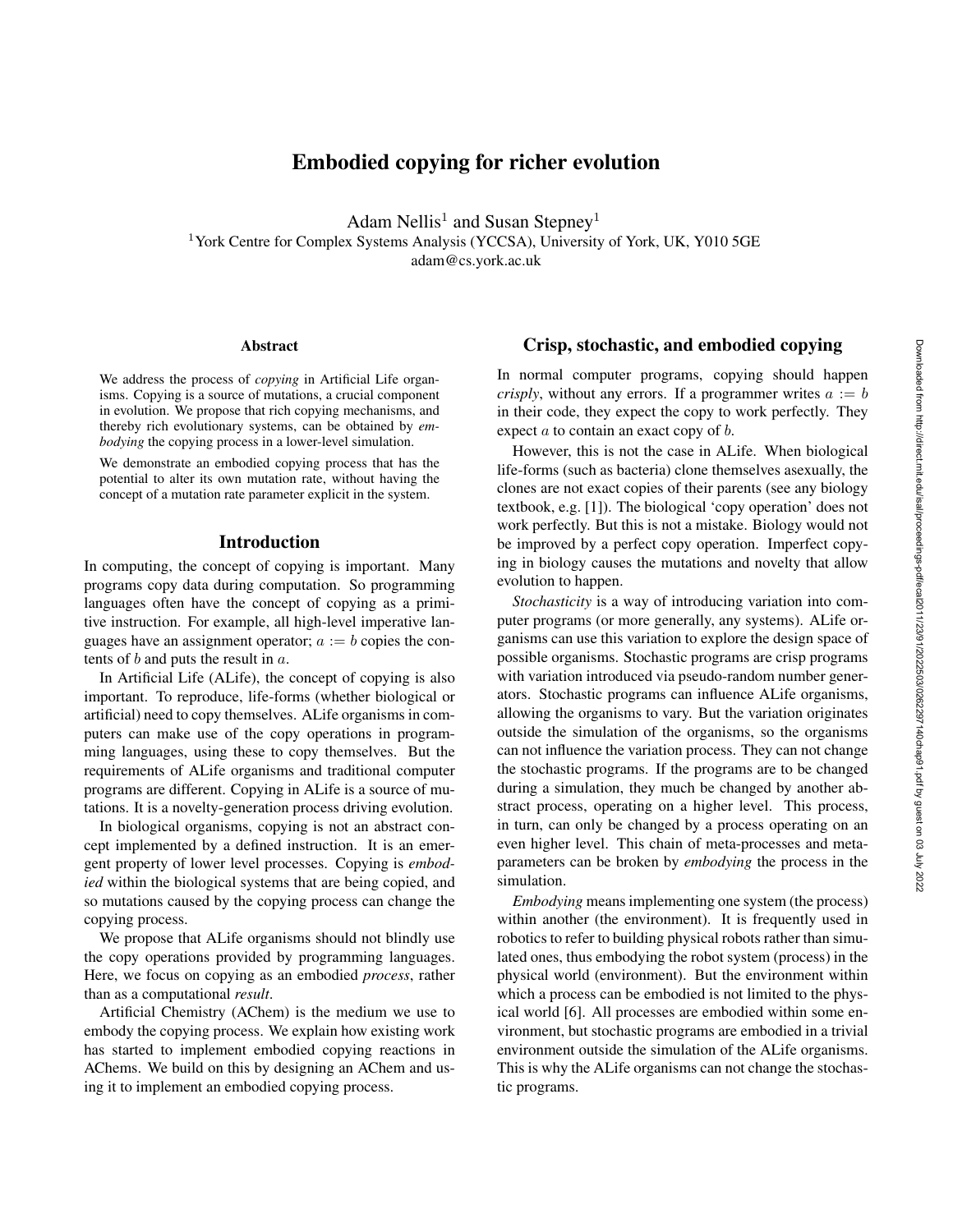Algorithm 1 Deconstructing the string copy operation, as a prerequisite to embodying it

result string  $A :=$  string  $B$ 

 $i := start(string_B)$ while i not  $at$ -end(string B) do  $string_A(i) := char-copy(string_B(i))$  $i := n$ ext $(i)$ end while

In order for an ALife organism to change a stochastic process, the process must be implemented in the same language as the organisms: the process must be embodied within the simulation of the organism. A stochastic copying process allows the organisms in a simulation to vary, and so evolve. If the copying process is itself part of the simulation, then it too will be able to vary and evolve.

## Copying as a process

In writing an embodied copying program, we must think about the *process* of copying a string, rather than the *result* of the copy. Algorithm 1 breaks down this process into four parts, each involving a particular function: start, at-end, char-copy, and next. Each of these four functions can be either crisp, stochastic or embodied. If all four are crisp, then the overall copying process is crisp, and exact copies are always produced.

If any of these four functions are stochastic, then the overall copying process will be stochastic. Making different combinations of these four functions stochastic introduces different kinds of variation into the copying process. For example: making char-copy stochastic could cause some characters to be copied incorrectly; making at-end stochastic could cause the copy to be truncated.

We can embody the copying process in different ways, and to different degrees. We must implement a simulation of a system where at least one of these functions can happen as a consequence of lower-level events. But we do not need to embody all four of the functions. We can implement some of them as crisp or stochastic functions in the definition of our simulation. Thus there are many different ways in which we can embody the copy operation. Each of these ways leads to different systems with different properties and different degrees of self-modification and novelty generation.

#### Example: the Stringmol AChem

The Stringmol AChem [3, 2, 4] has been used to implement an embodied copy operation. In terms of algorithm 1, it has embodied start and at-end functions, a stochastic char-copy function and a crisp next function.

Stringmol's embodied copying process has been shown to produce interesting behaviour [3]. Because the process of copying is embodied in a 'replicase' chemical, evolution can change the process when the replicase copies (another instance of) itself. One sequence of changes observed in Stringmol (described in detail, in [3]) is the emergence of an unprogrammed 'macro-mutation' that chops off the first few characters of a chemical. The emergence of the macromutation exploited the two embodied stages of Stringmol's copying process: the start and at-end functions.

Stringmol produced something different from what would normally be expected of a copy operation: an unprogrammed type of mutation. The emergence of a new type of mutation is not possible using just a stochastic copy operation. Embodiment is needed to allow the intermediate stages of the copying process to be exploited and changed. This shows the potential power of embodying the copying process (or more generally, any process).

Our hypothesis is that by embodying different stages of the copying process, we will be able to observe different, unprogrammed types of mutation emerging from our ALife simulations.

## The Graphmol AChem

In our Graphmol AChem, the chemicals are graphs, and reactions change the topology of the graphs. We use Graphmol to build an embodied copy operation that has an embodied next function. Here we use crisp start, at-end and char-copy functions, because we are interested in investigating the effect of embodying the next function. However, Graphmol has been designed so that the start, at-end and char-copy functions can (in the future) be made stochastic or embodied.

We embody the next function by building a "walker" chemical in Graphmol. This chemical is a graph that can change its own topology by running short computer programs. Some of its graph nodes are "feet" that walk along the string being copied (which is also represented as a graph). The next function (incrementing a pointer) is broken down into two stages: (1) lifting up a foot; and (2) putting that foot down in the 'next' place. A stochastic process controls where the feet are put down, allowing them to be put down in the "wrong" place and so causing mutations in the copied string (variations in the copying process). The next function is embodied because the stochastic process depends on the composition of the walker chemical. Changing the walker chemical changes the stochastic process, and so an evolving walker chemical can change the way in which it performs its next function.

We show that this embodiment allows the walker chemical to change its mutation rate through evolution. This demonstrates the usefulness of an embodied next function (increment operation) used to make an embodied copy operation.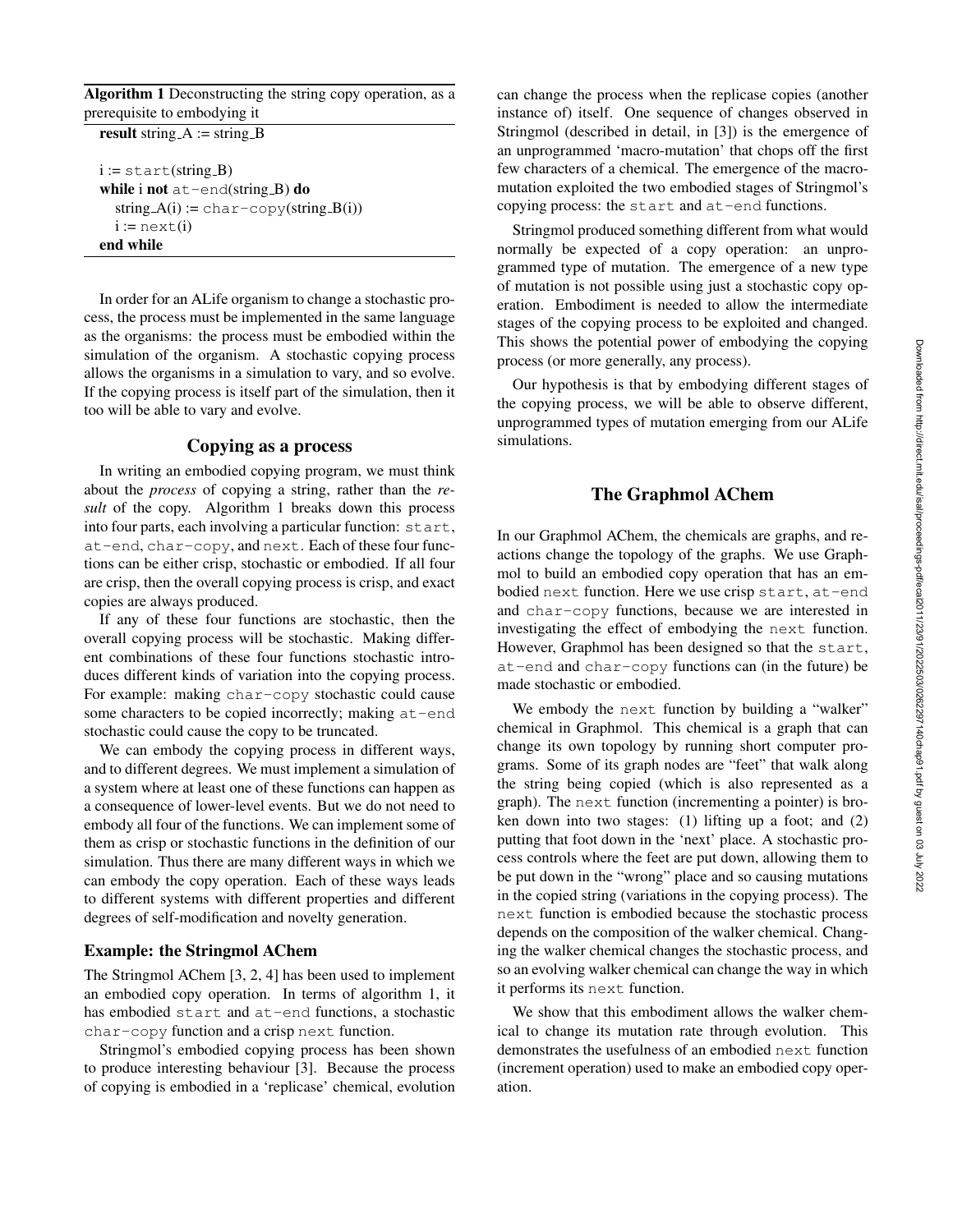|            | begin | Begin defining a binding site    |
|------------|-------|----------------------------------|
|            | end   | End definition of a binding site |
|            | show  | Show binding site                |
|            | hide  | Hide binding site                |
|            | stop  | Stop the execution of a program  |
| $a-z, 0-9$ | junk  | Non-functional atoms             |

Figure 1: The alphabet of Graphmol atoms.

#### Definition of Graphmol

The chemicals in Graphmol are represented by graphs. Each graph is both a data structure and a program. The execution of the program changes the structure of the graph.

A Graphmol chemical is defined by a string of atoms over an alphabet (figure 1). This string is parsed into three types of nodes (binding sites, which can be shown or hidden; functions; and junk), and folded into a graph with three types of edge (program edges, fold edges, and bind edges). Distances through the graph are used in a stochastic binding process (distances are calculated using the number of atoms in each node).

Reactions are defined by the Graphmol programming language, which has two parts: a declarative part (binding process) and an imperative part (instruction pointers).

The declarative part defines how chemical graphs bind to each other, implemented by a simple aspatial physics engine. This continually changes the graph structure by adding bind edges between shown binding sites. The process is stochastic, and the chance of two binding sites binding (having a bind edge added) depends on: (1) how closely their binding site patterns match; and (2) their distance apart, through the graph (measured as the length of the shortest path between the two binding sites).

The function nodes in the graph are the imperative language instructions. Instruction pointers move through the graph, executing the function nodes. This changes the graph structure by showing and hiding binding sites. When binding sites are shown, new binds become possible; when binding sites are hidden, some binds become impossible.

Junk affects how programs run in two ways: (1) it acts as a no-op for instruction pointers moving through the graph, slowing down execution of programs with respect to the timescale of the binding process; (2) it affects the graph distance between nodes, used to calculate binding probabilities.

Parsing and Folding There are two steps in converting a string of atoms into a chemical graph. These are (1) parsing atoms into nodes and (2) folding: connecting function nodes to their binding site nodes (figure 2).

A sequence of non-functional atoms enclosed in brackets [nnnnn] (with no internal brackets) defines a *binding site*. So the string [hdfggd[icsd]bdgd[dhdhd]ixr]ss defines two binding sites, icsd and dhdhd. The string of  $(a)$ junk [t1t1t] [rrrrr] junk> [u1u1u] junk

(c) 
$$
-\overbrace{\text{junk}} - \overbrace{\text{B}^t, -\overbrace{\text{B}_{rrrr}} - \overbrace{\text{junk}} - \overbrace{\text{F} - \overbrace{\text{B}^u, -\overbrace{\text{junk}}}}^{\text{C}} - \overbrace{\text{junk}}^{\text{Junk}}
$$

 $(d)$  $\mathsf{B}^{\mathsf{t}}$ B۳ junk] l iunk

Figure 2: Parsing and folding: (a) a string of atoms; (b) the parsed graph of nodes connected by program arcs (solid edges); (c) temporary edge between u1u1u binding node and t1t1t binding node (dash-dotted edge), used to find closest functional node and binding site (dotted arrows); (d) resulting fold edge between the function node and its binding site (dashed edge).

atoms is parsed into a linear graph (figure 2 (b)) of binding site nodes, function nodes, and junk (everything else).

When executed, each  $\langle$  or  $\rangle$  function shows or hides a particular binding site. The folding process connects these functions to the sites they affect. A temporary graph edge is added between a binding site node of the form uxuxu and its matching txtxt binding site node (where x is any nonfunctional atom). The closest show or hide function node, and closest the binding site node (measured along edges including the temporary edge), to the uxuxu node, are joined by a fold edge, and the temporary edge is removed. The result is the folded chemical graph (figure 2 (d)).

The fold edge is a form of indirect addressing. Instead of the function note specifying explicitly which binding site it shows (or hides), it instead specifies a template: uxuxu. During folding, this template is 'dereferenced' to locate the binding site: the closest binding site to the matching  $\text{txtxt}.$ Indirect addressing makes the system more evolvable, because the templates can change independently of the pattern of the target binding site.

Chemicals Once strings have been parsed and folded into chemical graphs, the graphs can start to react. The physics engine starts binding matching sites (here, we use exact string matching, so two binding sites either match or they do not; binding is a crisp process). When more than two sites match, the choice of which to bind is made stochastically, based on the graph distances between the sites.

When two binding sites bind, a bind edge is created between them, and an instruction pointer is created at each binding site. These instruction pointers move along their respective chemicals, executing any functions they reach.

As Graphmol runs, the graph states change because of two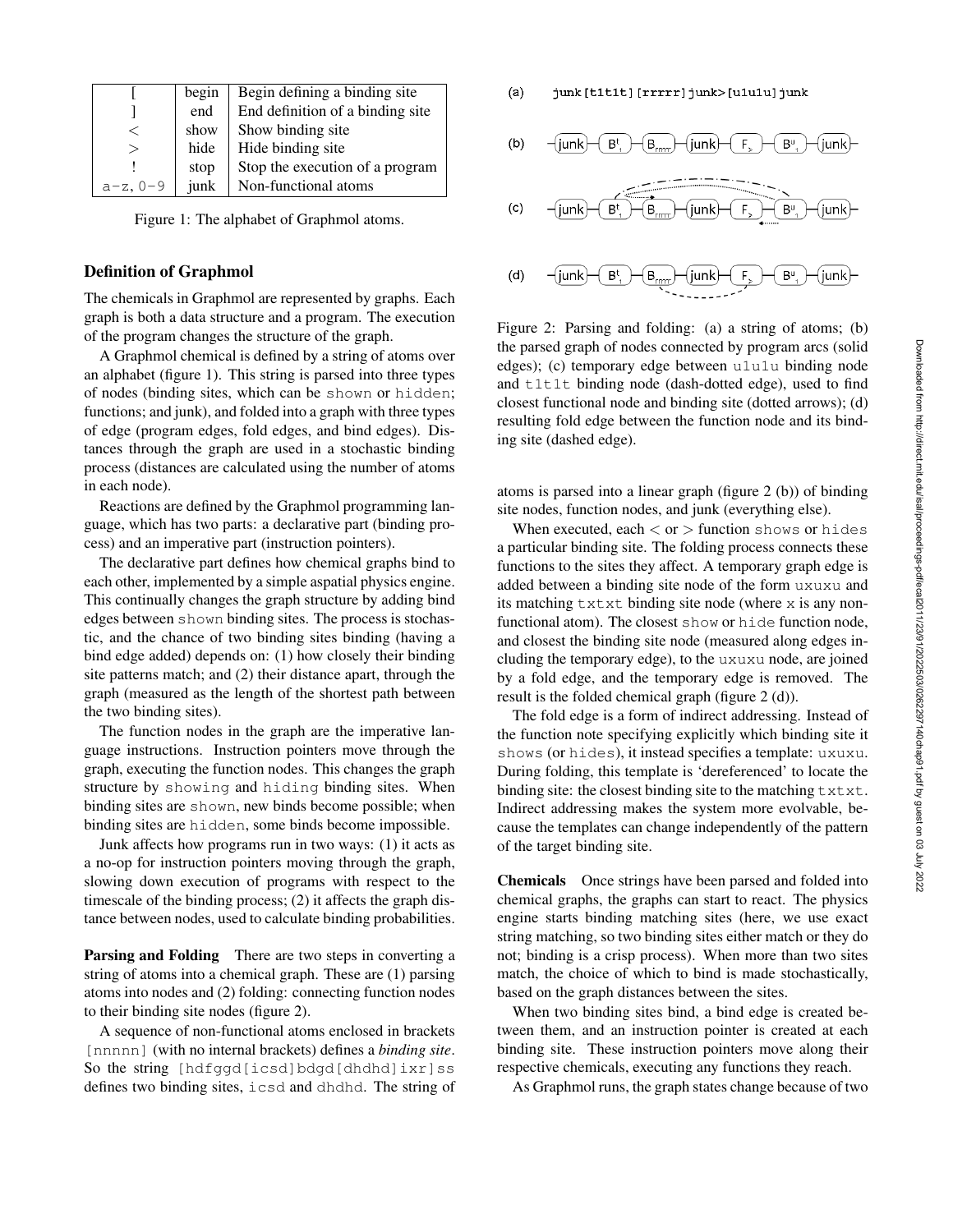processes: (1) instruction pointers move along the chemicals, executing functions that show and hide binding sites; (2) the physics engine makes binds happen between binding sites that match and are close together, which creates new instruction pointers.

Reactions There are two different concepts of 'reaction' in Graphmol: (1) a micro-scale interaction between two binding sites; (2) a macro-scale interaction between two chemicals, either designed into the chemicals, or an emergent property of the system.

(1) In the micro-scale case, a 'reaction' is the same as a bind between two binding sites. If two binding sites have patterns that match, then they have a probability of binding that depends on their distance apart through the graph. If the two binding sites are on different chemicals (that are not bound), then their distance apart is not defined, and they have a (pre-specified) low probability of binding.

When a bind happens, a bind edge is created between the two binding site nodes. This changes the topology of the chemical graphs, changing the probabilities of other binds happening. This new edge remains in place until one of its binding site nodes is hidden, at which point the edge is removed. When the bind happens, two instruction pointers are created, one at each binding site node. They move along their respective chemical's program edges, executing any function nodes they encounter, until they reach either the end of the chemical, or a stop, (!), function, at which point the instruction pointer is removed.

The immediate result of this type of reaction is a graph topology change. The two chemicals are now connected together, and so the distances between binding sites have changed. A longer-term result of this reaction is that two computer programs are now running, represented by the two instruction pointers that are created. If another bind happens before these programs finish running, then further programs start executing in parallel.

This definition of 'reaction' views Graphmol as a simulation of nodes in a graph. Graphmol simulates these nodes by continually iterating the instruction pointers that exist (running the programs), and checking if any new binds happen (starting new programs). As the programs run, new binding sites become visible and so new binds can happen.

(2) In the macro-scale case, a 'reaction' is not defined explicitly as part of the Graphmol program: instead, it is a property of a running system. This can be an emergent property, produced by an evolutionary system. But in order to bootstrap evolutionary systems, we can design macro-scale reactions by hand-crafting Graphmol chemicals.

In traditional AChems, a reaction is a process whereby two chemicals are chosen to enter a black box, something happens, then one or more chemicals emerge from the box. Viewing Graphmol as a simulation of graph nodes does not fit this black box definition of a reaction. But we can use the

| [start] junk |  |  |                                                   |  |
|--------------|--|--|---------------------------------------------------|--|
|              |  |  | $[11111]$ ! junk $[xxxxx]$ ! junk $[rrrr]$ ! junk |  |
|              |  |  | [11111] ! junk [xxxxx] ! junk [rrrrr] ! junk      |  |
|              |  |  |                                                   |  |
|              |  |  | $[11111]$ ! junk $[xxxxx]$ ! junk $[rrrr]$ ! junk |  |
|              |  |  | [11111] ! junk [xxxxx] ! junk [rrrrr] ! junk      |  |
| [stop]       |  |  |                                                   |  |

Figure 3: The Graphmol DNA as a string of atoms (whitespace added for readability only). The xxxxx binding sites are the bases that carry the information. The DNA chemical can be of arbitrary length.

simulation to implement *white* box reactions instead.

We can design two chemicals that have binding sites with matching patterns. We can set up the internal states of these chemicals so that only the two matching binding sites are shown (the rest being hidden). When we put these chemicals into the simulation, they will bind and start executing their programs. The execution of their programs might cause other binding sites to become shown and other binds to happen, but eventually all the programs will stop and no more binds will be possible. The individual programs cannot go into an infinite loop, since they execute along the program edges of a linear graph. The whole simulation could go into an infinite loop, but we assume not, for this argument.

We can think of this whole process as one 'reaction', and the system now looks like a traditional AChem, but with a complicated reaction mechanism. The chemicals that now exist in the simulation are the products of the 'reaction'. Macro-reactions of this type are white boxes, because they are embodied in the simulation. This means that other chemicals can interfere with the process of the reaction.

## Embodied copying in Graphmol

Binding and program execution change the topology of chemical graphs. We use this to make one chemical graph move, relative to another. We make a long linear chemical graph composed of binding sites separated by regions of junk. This chemical contains no function atoms, so will not change its own topology. We make a second, smaller, chemical that 'walks' along the long chemical by alternately showing and hiding its six binding site 'feet'. We add a special crisp char-copy instruction to the Graphmol language, specifically for the purpose of the experiments reported here.

The idea of a small chemical moving along a long, linear chemical is analogous to the way in which DNA is copied in biology. DNA is a long linear chemical. The chemical 'DNA polymerase' moves along the DNA and copies it. The actual process in biology is much more complicated than this, but making a simplified abstraction of the process allows us to implement an embodied copy operation in an AChem. Furthermore, many chemicals in biology move along DNA or RNA chemicals (not just to copy them). For example: (see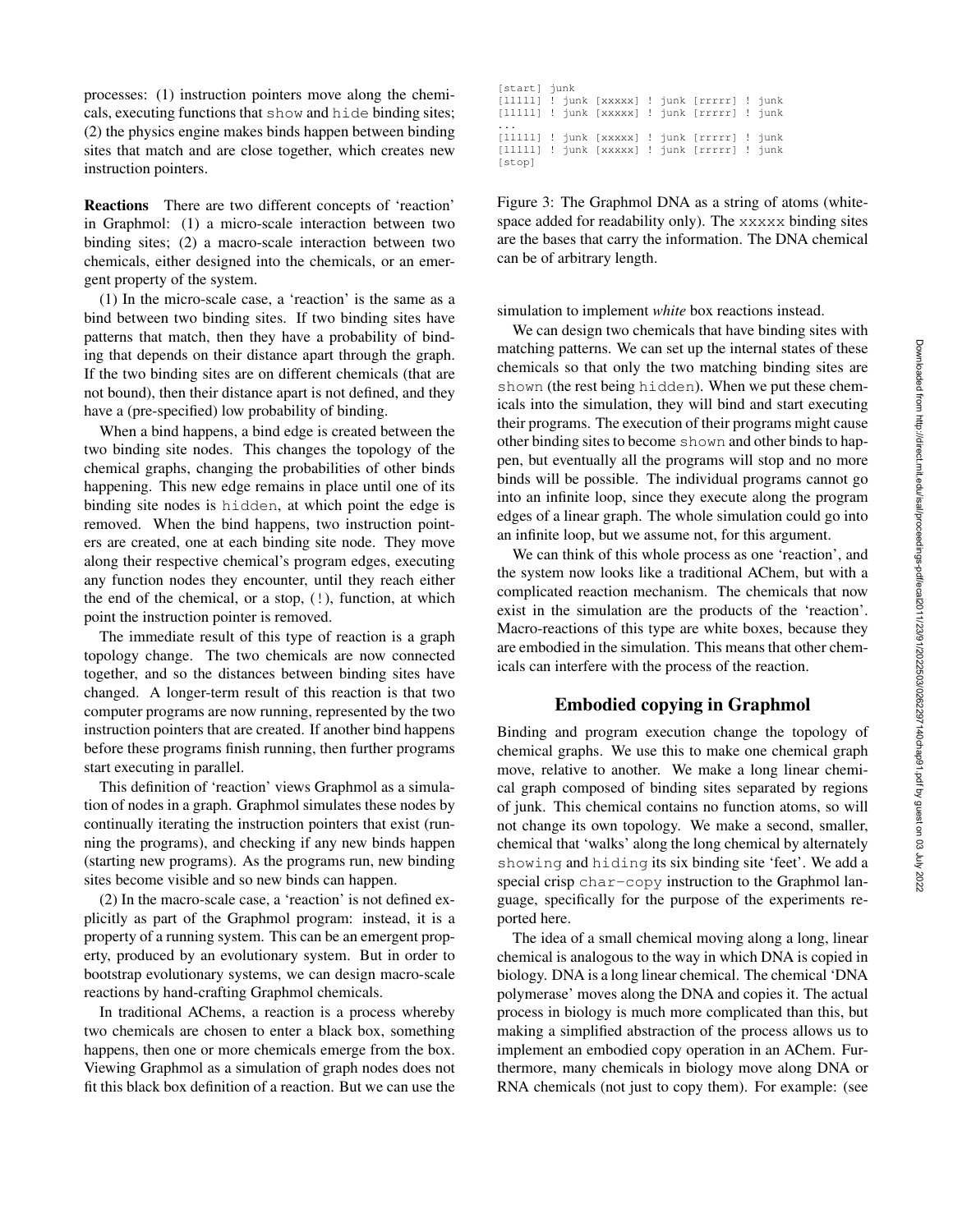| [tlt1tl]                                                                                                                                                                     |  |  |  |  | $[yyyyy]$ junk > $[u4u4u]$ junk < $[u2u2u]$ ! |  |  |
|------------------------------------------------------------------------------------------------------------------------------------------------------------------------------|--|--|--|--|-----------------------------------------------|--|--|
| [t2t2t]                                                                                                                                                                      |  |  |  |  | $[maqic]$ junk > $[u5u5u]$ junk < $[u3u3u]$ ! |  |  |
| [t3t3t]                                                                                                                                                                      |  |  |  |  | [eeeee] junk >[u6u6u] junk <[u4u4u] !         |  |  |
| [t4t4t]                                                                                                                                                                      |  |  |  |  | [vyyyy] junk >[ululu] junk <[u5u5u] !         |  |  |
| [t5t5t]                                                                                                                                                                      |  |  |  |  | [magic] junk >[u2u2u] junk <[u6u6u] !         |  |  |
| [t6t6t]                                                                                                                                                                      |  |  |  |  | [eeeee] junk >[u3u3u] junk <[u1u1u] !         |  |  |
|                                                                                                                                                                              |  |  |  |  | [tstst] [fqneq] junk <[ululu] junk >[ususu] ! |  |  |
| [tetet] [fqbc] junk junk junk junk<br>$junk > [u1u1u]$ $junk > [u2u2u]$ $junk > [u3u3u]$<br>$junk$ >[u4u4u] $junk$ >[u5u5u] $junk$ >[u6u6u]<br>junk <[ususu] junk >[ueueu] ! |  |  |  |  |                                               |  |  |

Figure 4: The Graphmol walker as a string of atoms. There are six feet (t1t1t–t6t6t), a 'start' site (tstst) and a 'stop' site (tetet). The length of the junk sections is varied in the experiment (see later).

any biology textbook for details, for example [1]) helicases (that unwind the two strands of DNA), ligases (that glue together sections of DNA) and ribosomes (that transcribe RNA into protein).

So, if we are interested in simulating analogies of biology, then movement of one chemical along another is a useful type of process to have in general.

Graphmol DNA We design a Graphmol chemical analogous to biological DNA. DNA stores information as a sequence of DNA bases attached to a common "backbone" structure.

Graphmol DNA has a sequence of 'base' nodes containing different information, interspersed with backbone nodes (figure 3). A 'base' node is a binding site, whose patter is five information-carrying atoms (shown generically as xxxxx). Two backbone nodes [lllll] and [rrrrr] give the DNA a direction. (The stop atoms, !, are for efficiency, to remove the instruction pointer that is created on the DNA when a bind occurs.)

The junk regions add distance between the binding sites, which controls the probability of binding to different sites. In the implementation reported here, the DNA's junk regions are each 40 atoms long.

The DNA chemical also has a start and a stop binding site. These allow the walker chemical to begin copying from the start of the DNA and to unbind when it reaches the end. This allows us to program the copy operation as a 'macroscale reaction', as described above.

Graphmol Walker The walker chemical is shown in figure 4 as a sequence of atoms; its walking behaviour is shown schematically in figure 5. The walker chemical moves along the DNA chemical using six 'feet' (binding sites) alternating their visibility in a cycle. Feet 1 and 4 bind to  $\lceil$  11111] on the DNA, feet 2 and 5 to [xxxxx], and feet 3 and 6 to [ $rrrr$ ]. In this paper, binds happen if sites match exactly, where alphabet atoms match their complements (rotated 13 characters through the alphabet), and digits do not match.



Figure 5: The walking process. Feet 1–3 are shown and bound (triangles), foot 4 is shown and unbound (dark circle), feet 5 and 6 are hidden (white circles). bind: The physics engine binds foot 4 (which is now shown with a triangle). show/hide: The bind starts a program running, which hides foot 1 (which therefore unbinds), and shows foot 5 (which is unbound). The cyclic process is ready to start anew.



Figure 6: Low probability mis-stepping: (a) stepping over a site; (b) stepping backwards.

For the purposes of this paper, the Graphmol language is extended with magic binding sites that match and bind to any of the DNA's [xxxxx] information-carrying binding sites. It performs a crisp copy of the bound node (a crisp char-copy function, from algorithm 1).

The walker has a 'start' [fgneg] region and a 'stop' [fgbc] region. The start region sets up the walker's feet ready to begin moving along the DNA. The end region unbinds the walker from the DNA and sets the walker up ready to start another copy. This is a crisp start and at-end function, from algorithm 1.

Each foot has a short program associated with it. These programs show and hide the walker's six feet in a cyclic pattern, making it walk along the DNA (figure 5).

Each of the walker's feet has a pattern that matches multiple binding sites on the DNA. Because the probability of binding depends stochastically on graph distance, the walker's feet will always be more likely to bind to sites on the DNA that are close to where the walker is currently bound. As three of the walker's feet are always bound at the same time, the next matching binding site along the DNA will always be closer to the walker's shown foot than earlier or later DNA sites. The walker usually steps to the correct next binding site, but can sometimes (with a low probability controlled by the amount of junk) jump forwards or step backwards (figure 6). Thus the walker implements an embodied next function (from algorithm 1).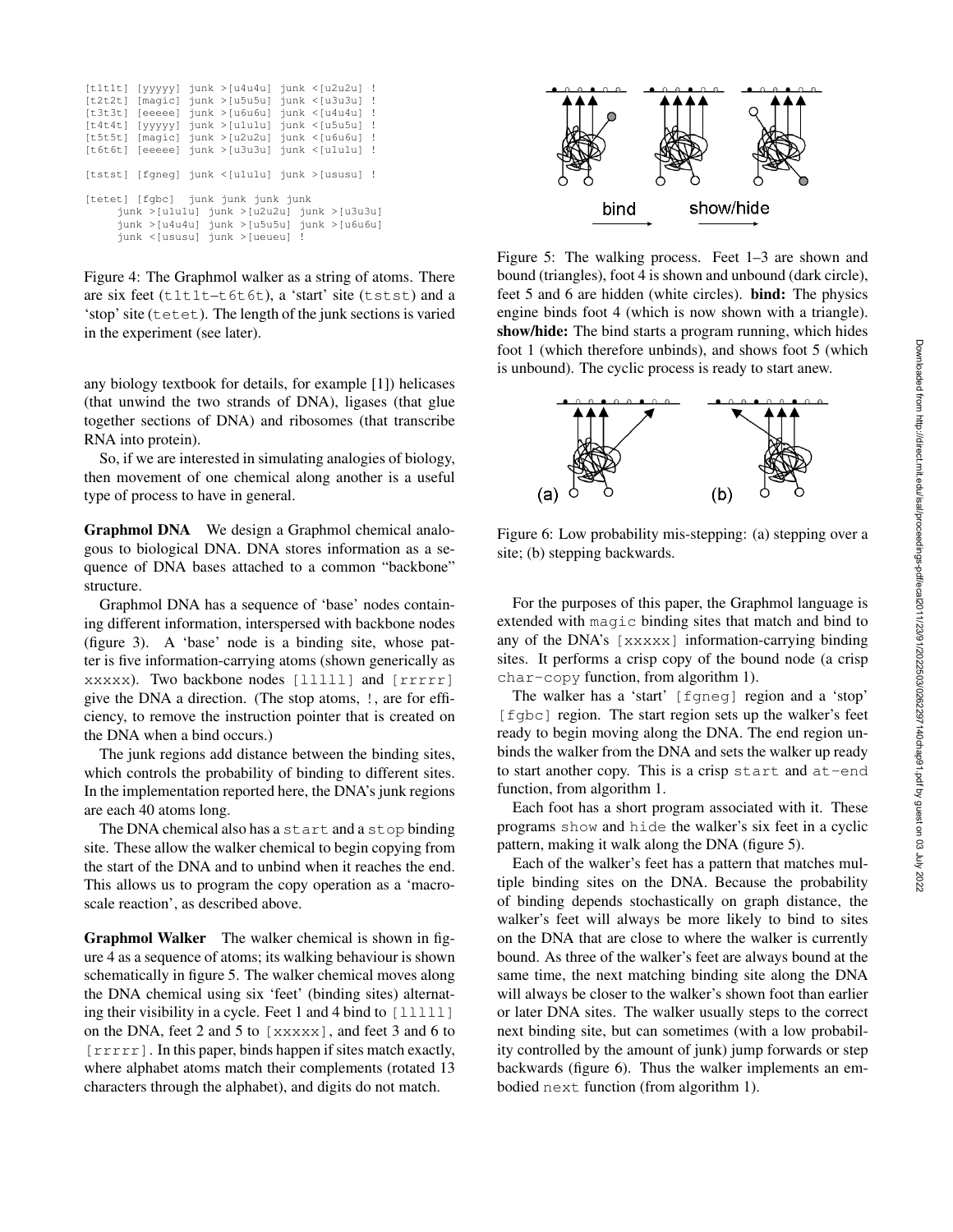Because the walker is copying the chemical it walks over. These jumps forwards and backwards correspond to insertions and deletions in the copied chemical.

Through the same binding process, the walker can also occasionally get its feet tangled, and fall off, resulting in a truncated copy. So the walker also implements an embodied at-end function. It has two at-end functions: a crisp one ('stop' region) and an embodied one (fall off early).

#### Experiment

The Graphmol walker chemical, described in the previous section, can copy a DNA chemical, making insertion, deletion and truncation errors. But the way in which it makes these errors is not a collection of arbitrary choices written into an equation or a piece of stochastic code. It is a collection of arbitrary choices written into a machine (chemical) implemented in a lower-level stochastic programming language (Graphmol). If this machine/language combination is evolvable, then these arbitrary choices can be changed by evolution, and adapted to the problem being solved.

This paper is a feasibility study, testing that the embodied copying process implemented by the walker is evolvable. We show that, due to the design of the walker and of Graphmol, there is evolutionary pressure for the walker to evolve. It can trade off its accuracy against its speed of copying, by altering its level of junk. With more junk, the walker copies more accurately but also more slowly. With less junk, the walker copies less accurately but also more quickly.

## Experiment design

We want to test the hypothesis that changing the walker's junk level changes its speed and accuracy of copying.

To test this hypothesis, we run multiple simulations of the walker copying the DNA chemical. The length of the DNA chemical (number of bases) is the same as the length of the walker (number of atoms). This simulates the fact that if the walker was evolving, then changing its junk level would change the length of its encoding on the DNA.

We set up the DNA chemical by showing all of its binding sites. We set up the walker chemical by hiding all of its binding sites except the 'start' site [fgneg]. We then bind the walker's 'start' site to the DNA's 'start' site and simulate the (macro-scale) reaction until the walker unbinds from the DNA, thus finishing its copy. When the walker unbinds from the DNA, we compare its copy to the original DNA. The pattern of bases on the original DNA is randomly generated each time.

We repeat this copying process for walker chemicals containing different levels of junk. The junk regions in the walker chemical (see figure 4) are varied in length from one atom to 20 atoms. In this experiment, all of the junk regions within the walker are the same length as each other, for simplicity. If the walker was evolving, it would not need to enforce this. Indeed, unless there was evolutionary pressure

for it, evolution would probably not maintain 26 different regions at the same length. So this experiment shows a coarse view of the evolutionary options the walker has. In reality, the walker has a much finer level of control over its junk regions than this experiment shows.

For each different level of junk, we measure the time taken for the walker to make a copy (figure  $7(a)$ ) and the accuracy of its copying (figure 7(b)). Since the walker can make insertions, deletions and truncations of the DNA it is copying, there are many ways to define accuracy. We use the following. We care about the walker copying the DNA almost perfectly: we want perfect copies most of the time, but occasionally we want small mutations for evolution to exploit. So we define an 'almost perfect copy' as a copy that differs from the original by at most three bases, i.e. any combination of three insertions or deletions. To determine if a copy is almost perfect, we use Smith-Waterman alignment [5]. The Smith-Waterman algorithm measures the length of the longest common subsequence between two strings, taking into account (and penalising) short insertions and deletions. We set the penalty for an insertion or deletion to be 1, to measure the number of errors in the copy (subtracting the length of the original DNA, and taking the absolute value). If the number of errors is three or less, the copy is 'almost perfect'. Values other than three give qualitatively similar results, but larger values are more noisy so more experiments would need to be run to obtain the same error bars.

We run 80 copies per junk level, counting the number of nearly perfect copies to measure accuracy. We then repeat this process 20 times, to determine the error in these measurements (shown as notched boxplots in figure 7).

#### **Results**

As the junk level increases, the walker takes longer to copy its DNA (figure  $7(a)$ ). This is for two reasons: (1) more junk makes the graph distance between binding sites longer, so the probability of the walker binding (and hence taking a step) is reduced; (2) more junk means the walker's encoding on the DNA is longer, so takes more steps to copy.

As the junk level increases, the walker becomes more accurate at copying its DNA (figure 7(b)). This is in spite of there being more DNA to copy at higher junk levels. As junk increases, the probability of binding is reduced in such a way that the probability of an erroneous bind (either jumping forwards or stepping backwards, figure 6) is reduced more than the probability of it making a correct bind (the probability is a non-linear function of distance,  $p(d) = (20/d)^{77}$ , chosen to give good behaviours over a range of chemical sizes). This makes the walker more accurate with more junk.

A walker with a low junk level is fast but error-prone; a walker with a high junk level is slow but reliable. So, the walker can trade off accuracy against speed. We can see this tradeoff by graphing the rate of copying for each junk level (figure  $7(c)$ ). This is the number of nearly perfect copies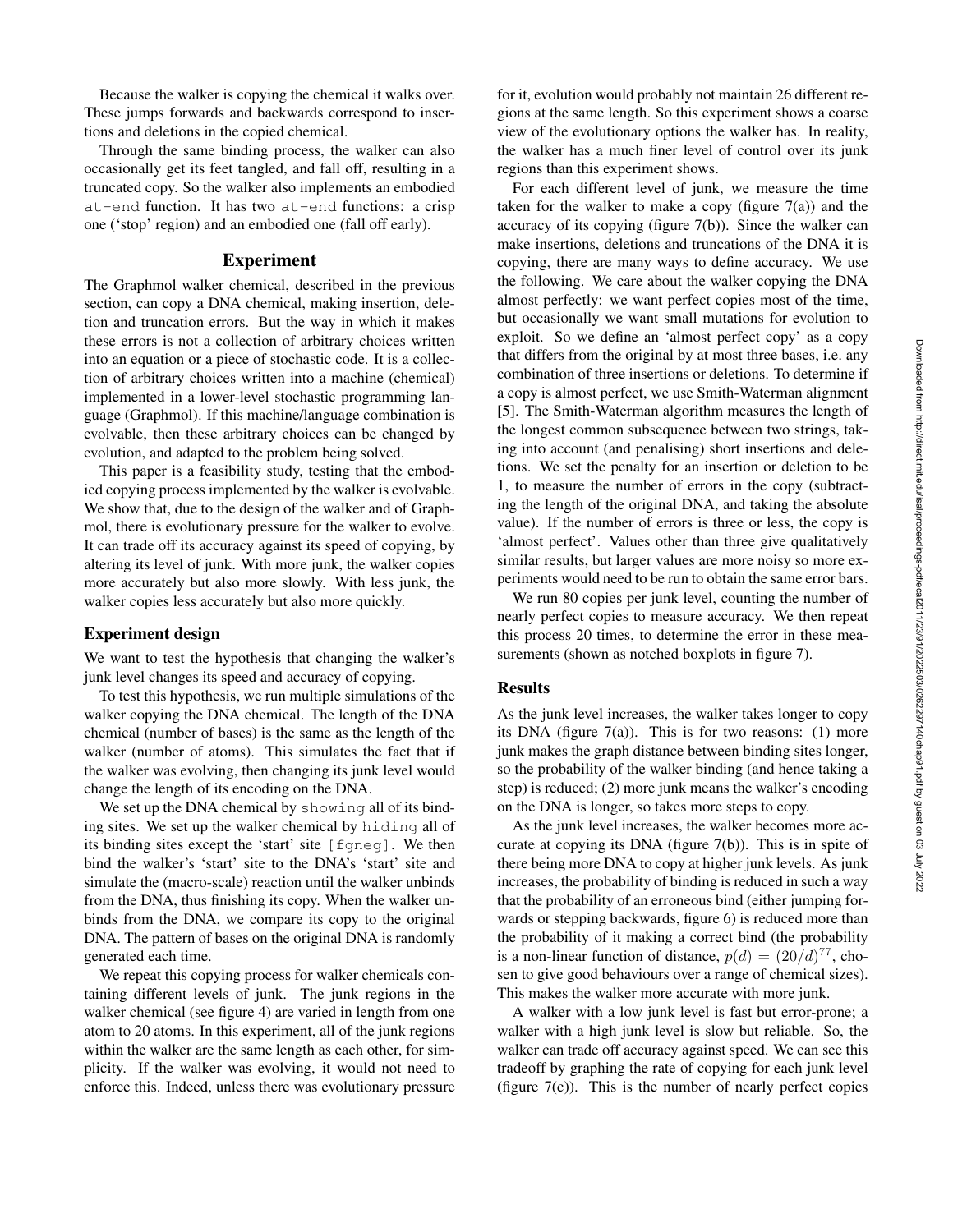made, divided by the time taken to make them. The graph is noisy at low junk levels because few nearly perfect copies are made here (as can be seen from the accuracy graph, figure 7(b)). The tradeoff can be seen in this graph as a peak at a moderate amount of junk. Too much junk and the walker copies too slowly, making its *rate* of accurate copying low. Too little junk and the walker makes too many errors, making its rate of *accurate* copying low.

## **Discussion**

When the walker is put into a simulation where it can evolve, it will be able to control its own junk level through mutations that add or remove junk. These results show that changing the walker's junk level changes its speed/accuracy tradeoff for copying. Thus the walker will be able to find, for itself, the tradeoff between speed and accuracy that optimises its survivability in its environment.

Because it finds this tradeoff for itself, it will be able to re-optimise if its environment changes. We have taken a quantity that is normally a parameter in ALife simulations, the mutation rate, and embodied the process that requires this parameter. This means that the ALife organisms can change this parameter, by manipulating the underlying processes that give rise to the parameter. The mutation rate has changed from being an external parameter, to an observed property of the system.

## Future work

This experiment has demonstrated that it is possible to build an AChem with an embodied copying process that can be exploited by the system to adapt its mutation rate. But because the whole *process* of mutation is embodied (not just the rate), the system should be able to change the copying process, generating novel *types* of mutation. When we run the embodied copying process in a evolutionary system, we will be looking for such changes.

To make systems that can change their mutation process in different ways, different parts of the copying process can be embodied:

## Copying a character

The walker chemical takes the process 'iterate over a string' and implements this as an embodied process in Graphmol. Here we have used a crisp char-copy function to copy each character of the string (so the only copying errors are insertions and deletions). The char-copy function could instead be made stochastic, to explore the effect of point mutations on the walker. More interestingly, the char-copy process could be embodied, by implementing a char-copy mechanism in Graphmol. Just as we broke the string copy process into components (algorithm 1), we can break the character copy process into components to be embodied (algorithm 2):



(a) Copying time increases with junk level (so speed decreases).



(b) Accuracy of copying increases with junk level.



(c) Rate of copying has an optimum junk level, trading off speed against accuracy.

Figure 7: How the walker's junk length affects its copying. A "nearly perfect copy" is a copy that differs from the original by at most three bases (three insertions or deletions). The notches show the 95% confidence intervals.